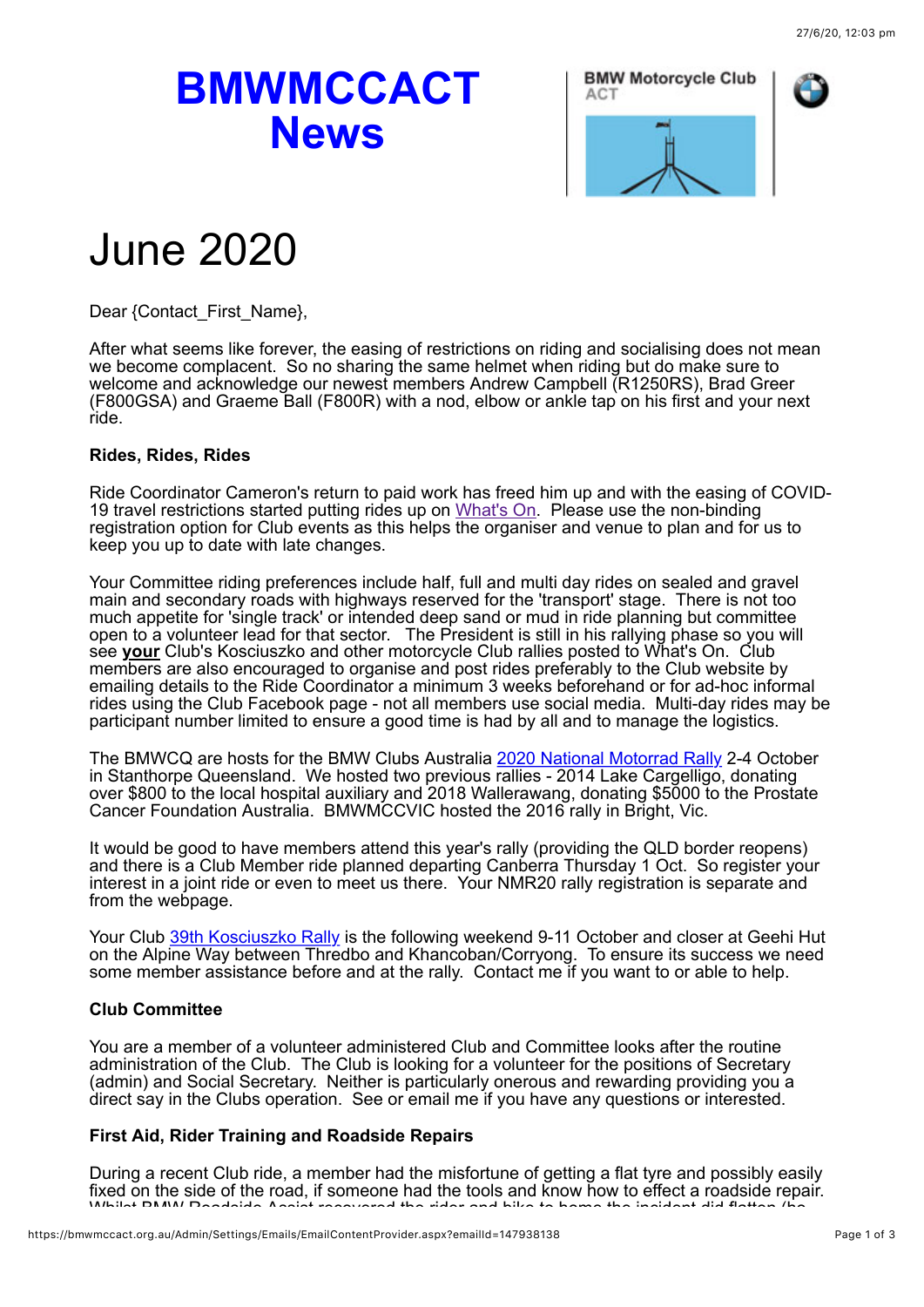Whilst BMW Roadside Assist recovered the rider and bike to home the incident did flatten (ho ho) the days ride.

I carry a tyre repair (& F/A) kit on all my bikes from the simple fix-in-a-can (maybe) to patches, spare tubes, rim protectors, tyre levers and 12V compressor on the GS. Small, cheap and effective motorcycle tyre repair kits are available at motorcycle and auto shops or online.

First aid kits are standardised for the 'risk' or more accurately how far you may be away from emergency services so larger means more options. For example, the smallest kit probably will not include an emergency (space/foil/heat) blanket whereas a larger one will along with more triangular bandages than your basic kit. You might be waiting for some time for help to arrive or need to self-rescue the injured rider and their bike and the Club has a SPOT emergency distress beacon for that longer trip.

[Want more; financial members in their second year can access Club subsidised advanced rider](https://bmwmccact.org.au/Member-Rider-Training) or first aid training.

The Committee agreed to reimburse members with 'any reasonable spares' used to assist in repairing another members road side flat tyre or encourage you to consider this paying forward should you be caught out one day.

#### **Website & Joint+ Members**

I like to think the Club website has information of interest to the public and restricted member only areas, including other **BMW Club magazines**. Whilst the Club has Life and Single members, we also cater for Joint and Joint+ (max. 2) memberships. A Joint member can only access the public areas of the Club website; the free Joint+ member links to the prime (paying) member and has access to member only restricted areas of the website. If your partner would like their own login, then all you need do is email their name and email to the Membership Secretary. A Joint+ member only continues provided the Prime Member remains current.

This is a timely reminder to ask that each of us check their online Club profile for accuracy and completeness. As part of our incorporation the Club is required to keep the contact details of members (subject to privacy policy) and having your current email and mobile/telephone numbers assists in notifying late changes to event programs. In return we ask that you email/text the event coordinator if, having registered to an event, your plans change.

There is a Wild Apricot Member App available in the App(le) and Google Play Store providing you mobile access to the Club What's On page.

I look forward to seeing you on the road at your next Club event and until then enjoy your ride.

Garry Smee

President & Chair BMWCA [President@bmwmccact.org.au](mailto:President@bmwmccact.org.au)